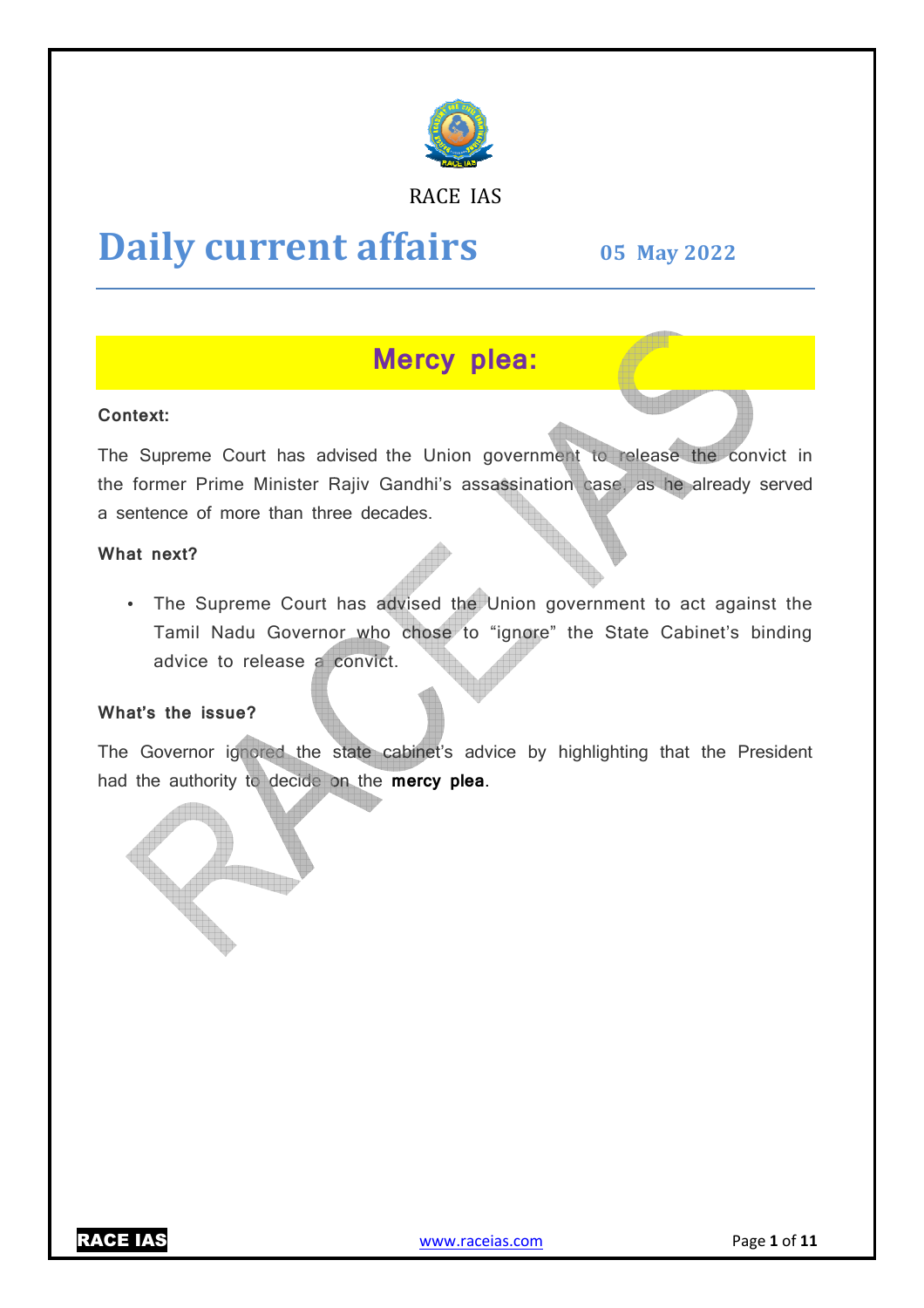# **Seeking mercy**

A brief timeline of the Raiiv Gandhi assassination case

**Sept. 6, 2018: SC says** Governor is at liberty to decide on the remission plea of **Perarivalan** "as deemed fit". The convicts - Nalini, T. Suthendraraja alias Santhan, Sriharan alias Murugan (Nalini's husband), A.G. Perarivalan alias Arivu, Robert Payas. S. Jayakumar alias Jayakumaran, and Ravichandran alias Ravi - have been in jail for over 27 vears

Sept. 9, 2018: T.N. govt. decides to recommend to the Governor the release of all the seven convicts

Jan. 21, 2020: SC directs govt. to file a report on the status of a plea for pardon filed by Perarivalan

> Jan. 20, 2021: SC orally observes that the case of Perarivalan is "extraordinary" because the Governor has delayed a decision on the State's recommendation for years

# **What is Article 161?**

Article 161 gives the Governor the "power to grant pardons, reprieves, respites or remissions of punishment or to suspend, remit or commute the sentence of any person convicted of any offence against any law relating to a matter to which the executive power of the state extends".

# **Article 72 vs Article 161:**

The scope of the pardoning power of the President under Article 72 is wider than the pardoning power of the Governor under Article 161.

**The power differs in the following two ways:** 

- 1. The power of the President to grant pardon extends in cases where the punishment or sentence is by a Court Martial but Article 161 does not provide any such power to the Governor.
- 2. The President can grant pardon in all cases where the sentence given is the sentence of death but the pardoning power of the Governor does not extend to death sentence cases.

**Significance of pardoning powers:**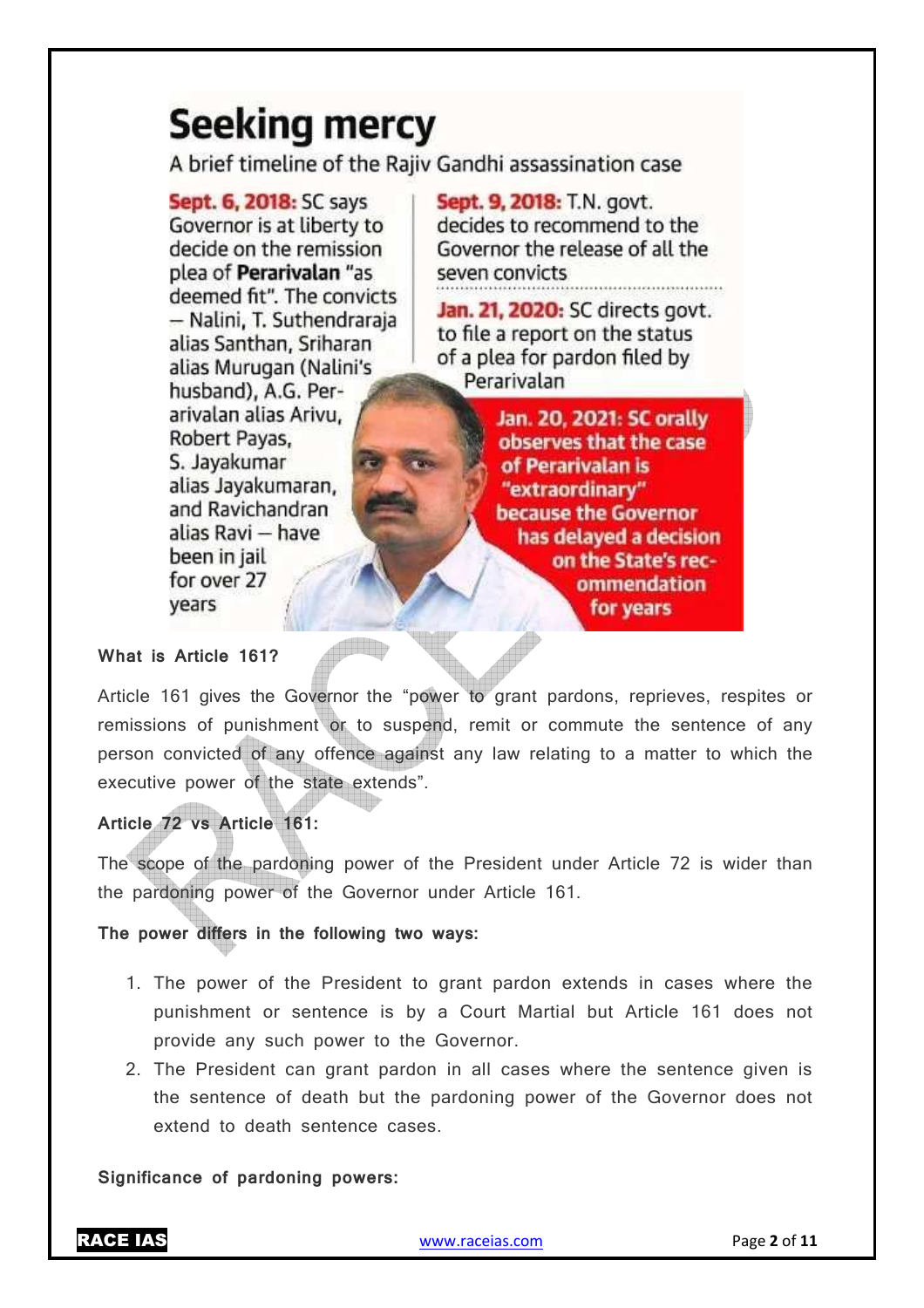- The pardoning power of the Executive is very significant as it corrects the errors of the judiciary. It eliminates the effect of conviction without addressing the defendant's guilt or innocence.
- Pardon may substantially help in saving an innocent person from being punished due to miscarriage of justice or in cases of doubtful conviction.
- The object of pardoning power is to correct possible judicial errors, for no human system of judicial administration can be free from imperfections.

## **Sources: the Hindu.**

# **The debate on the national language:**

#### **Context:**

Remarks by a Hindi actor to the effect that Hindi is the **national language** of India sparked a controversy recently over the status of the language under the Constitution.

# **Is there any national language?**

The Constitution of India has not given any language a national status.

#### **What is the status of Hindi?**

Under Article 343 of the Constitution, the official language of the Union shall be Hindi in Devanagari script. The international form of Indian numerals will be used for official purposes.

- In the constituent assembly discussions, it was decided that English would continue to be used for a period of 15 years.
- The Constitution said that after 15 years, Parliament may by law decide on the use of English and the use of the Devanagari form of numbers for specified purposes.

## **Article 351:**

It is the Union government's duty to promote the spread of Hindi so that it becomes "a medium of expression for all elements of the composite culture of India" and also to assimilate elements of forms and expressions from Hindustani and languages listed in the Eighth Schedule.

**Why was there opposition to the imposition of Hindi?**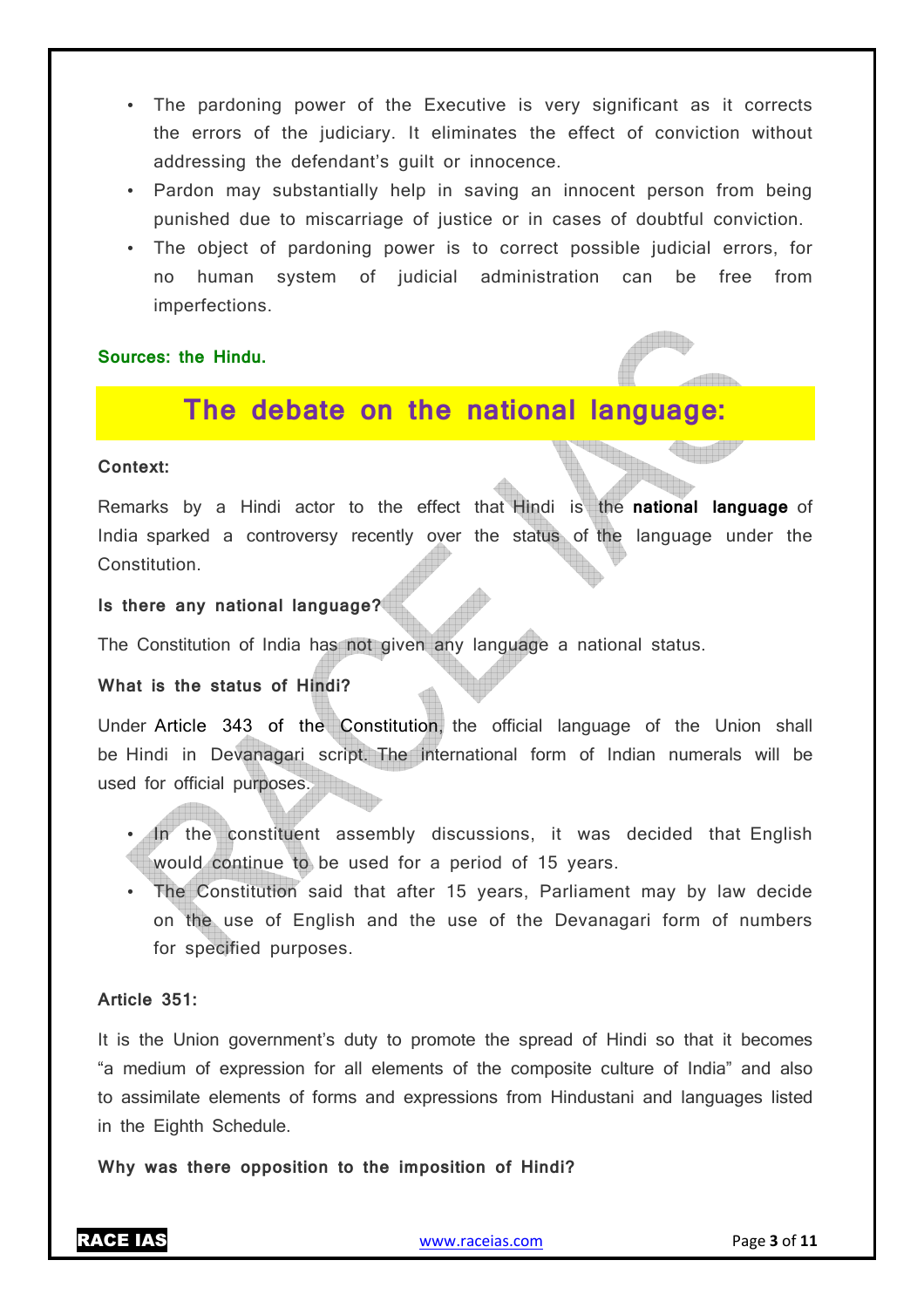- 1. The Official Languages Act, 1963 was passed in anticipation of the expiry of the 15-year period during which the Constitution originally allowed the use of English for official purposes.
- 2. Its operative section provided for the continuing use of English, notwithstanding the expiry of the 15-year period.
- 3. Jawaharlal Nehru had given an assurance in 1959 that English would remain in official use and as the language of communication between the Centre and the States.
- 4. The Official Languages Act, 1963, did not explicitly incorporate this assurance, causing apprehensions in some States as the January 1965 deadline neared.
- 5. At that time, PM Lal Bahadur Shastri reiterated the government's commitment to move towards making Hindi the official language for all purposes.
- 6. It created an apprehension that Hindi would be imposed in such a way that the future employment prospects of those who do not speak Hindi will be bleak.

# **Imposing the Hindi language:**

- Can affect the learning ability of non-Hindi speakers thereby affecting their self-confidence.
- Can also threaten other languages and reduce diversity.
- Could also threaten the diversity and federalism of India.

# **What is the three-language formula?**

Since the 1960s, the Centre's education policy documents speak of teaching three languages — Hindi, English and one regional language in Hindi-speaking States, and Hindi, English and the official regional language in other States.

- In practice, however, only some States teach both their predominant language and Hindi, besides English.
- In States where Hindi is the official language, a third language is rarely taught as a compulsory subject.

## **Sources: the Hindu.**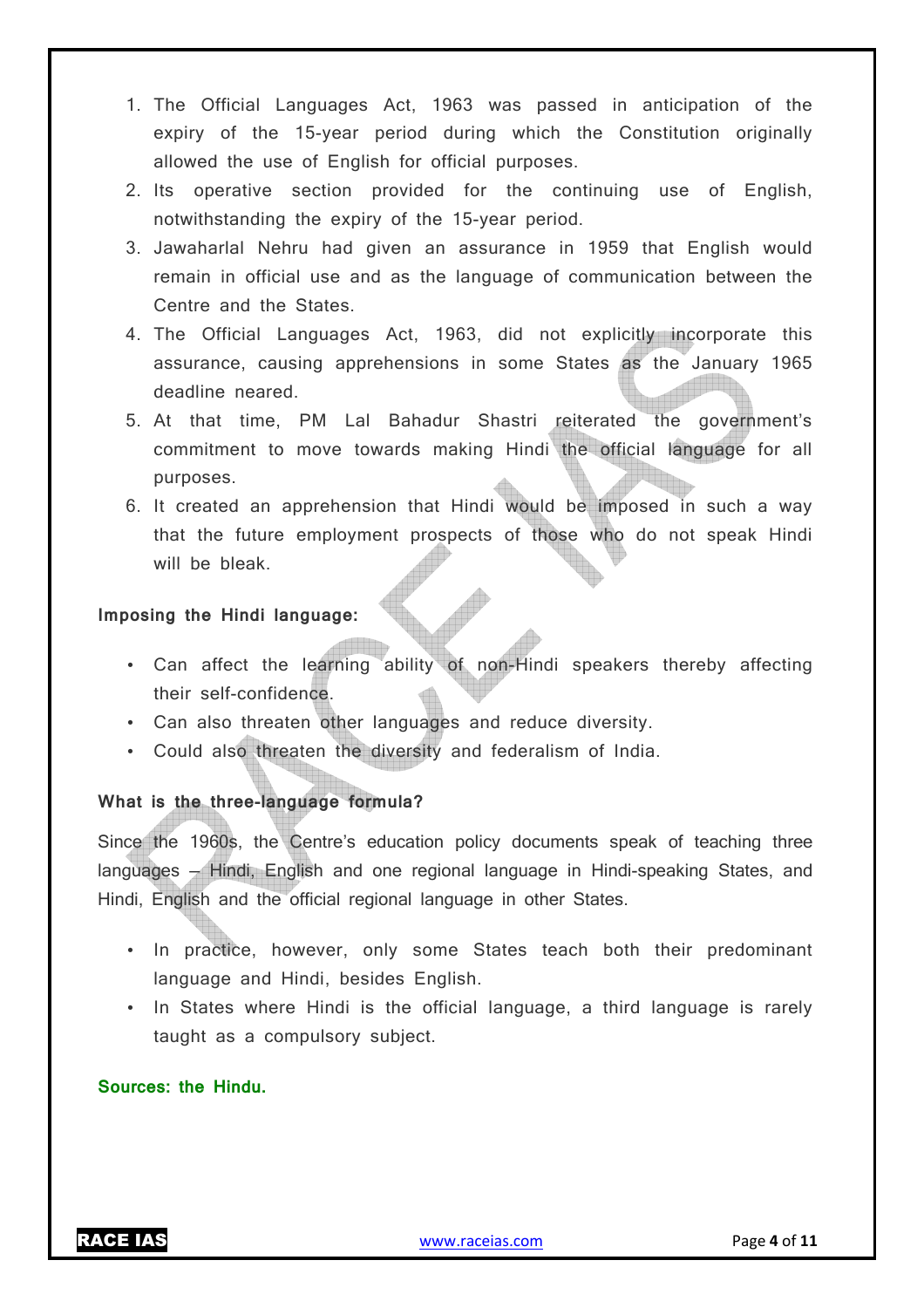# **SC: Cannot force vaccination:**

#### **Context:**

Recently, the Supreme Court (SC) of India has ruled that no one can be forced to get vaccinated because bodily autonomy and integrity are protected under Article 21 (right to life) of the Indian Constitution.

#### **Background:**

A petition was filed in the Supreme Court seeking disclosure of vaccine trial data and a stay on vaccine mandates.

#### **What has the court said?**

- The court made it clear that vaccines cannot be made mandatory, and no person can be forced to get vaccinated against his or her wishes.
- This is because the right to bodily integrity of a person under Article 21 of the Constitution includes the right to refuse vaccination.
- But, in the case of "communitarian health", the government is entitled to regulate issues.
- The Courts also had the authority to review whether the government's interventions met the "three-fold" requirements as expounded in the Constitution Bench judgment in S. Puttaswamy case (the judgment which upheld the right of privacy as a constitutional right under Article 21).

#### **What next?**

- The court directed the Centre to set up a virtual public platform at the earliest to facilitate individuals and private doctors to report adverse vaccine events without compromising their privacy.
- The court directed the Union government to ensure that the findings and results of the relevant phases of clinical trials of vaccines already approved by the regulating authorities for administration to children be made public at the earliest.
- Regarding segregation of vaccine trial data, subject to privacy of individuals, all trials conducted and to be subsequently conducted, all data must be made available to the public without further delay.

#### **Justice K.S. Puttaswamy vs. Union of India:**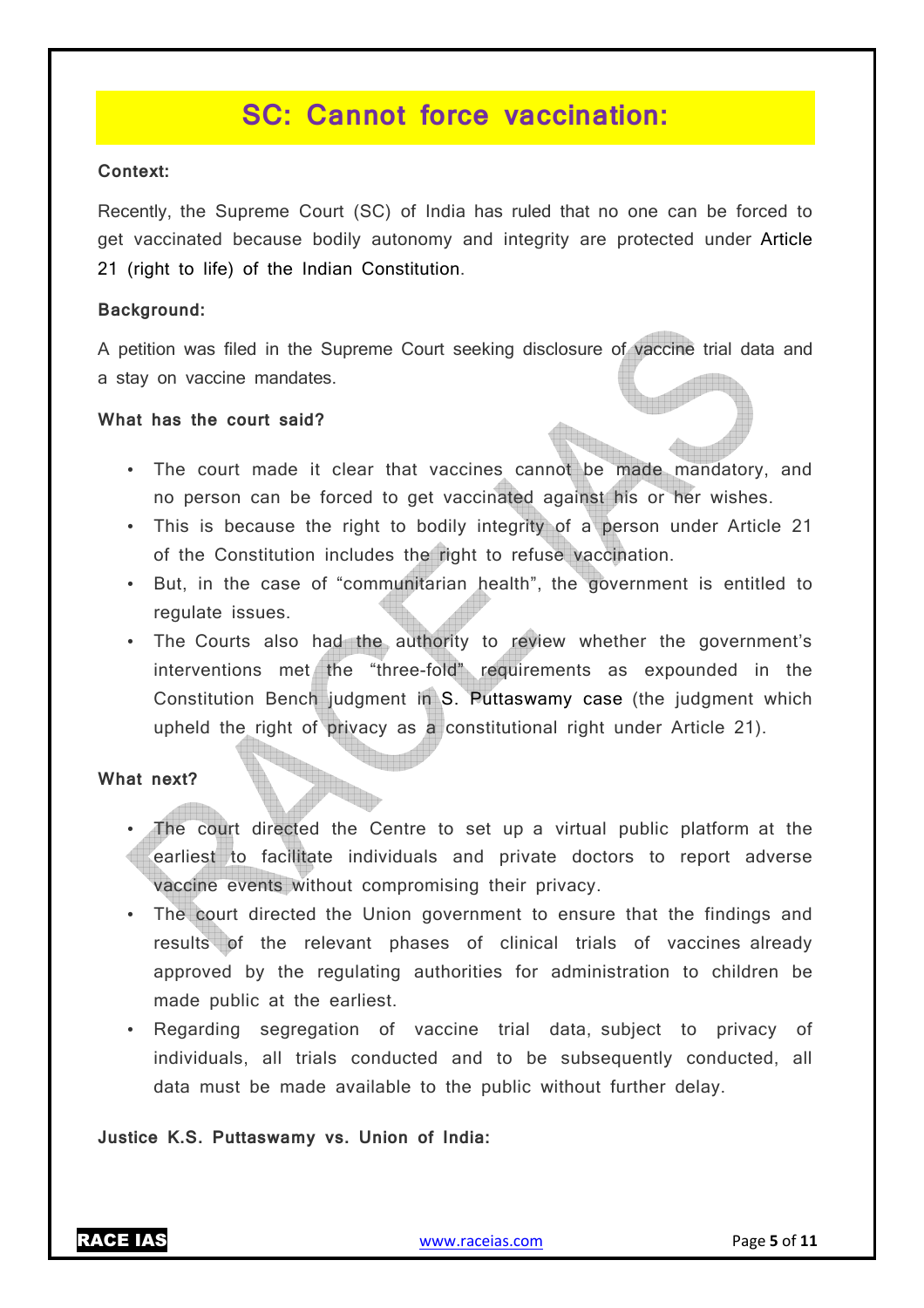In 2017, a 9-judge bench of the SC delivered a unanimous verdict affirming that the Constitution of India guarantees to each individual a fundamental right to privacy under Article 21 of the Indian Constitution.

• Article 21: No person shall be deprived of his life or personal liberty except according to procedure established by law.

#### **Three-fold test laid down in the judgement:**

The courts had the authority to determine whether the government's intrusions into an individual's personal autonomy satisfies the "three-fold" conditions.

#### **The three-fold requirements include:**

- 1. The activity must be backed by a law.
- 2. The state must have a legitimate interest to bring such a law that collides with fundamental right.
- 3. The state's infringement must be proportional to its aim.

#### **Sources: the Hindu.**

# **Vaccine hesitancy:**

#### **Context:**

While last year, before the second wave, vaccine hesitancy was ascribed to the low uptake, it is quite likely now that people are exercising their option of waiting for more kinds of the vaccine.

The current attitude is foregrounded in the ground reality that daily infections are low despite a complete opening up of normal life.

# **What's the Concern?**

A vaccine is one of the essential weapons in the armamentarium in our war against the pandemic. Any hesitation in accepting the vaccine will have a negative consequence on our effort to control the pandemic.

# **Need of the hour:**

- 1. Proactively address the reasons behind this hesitancy.
- 2. Give confidence to the public by discussing the robustness of various processes involved in drug/vaccine development — clinical trial designs,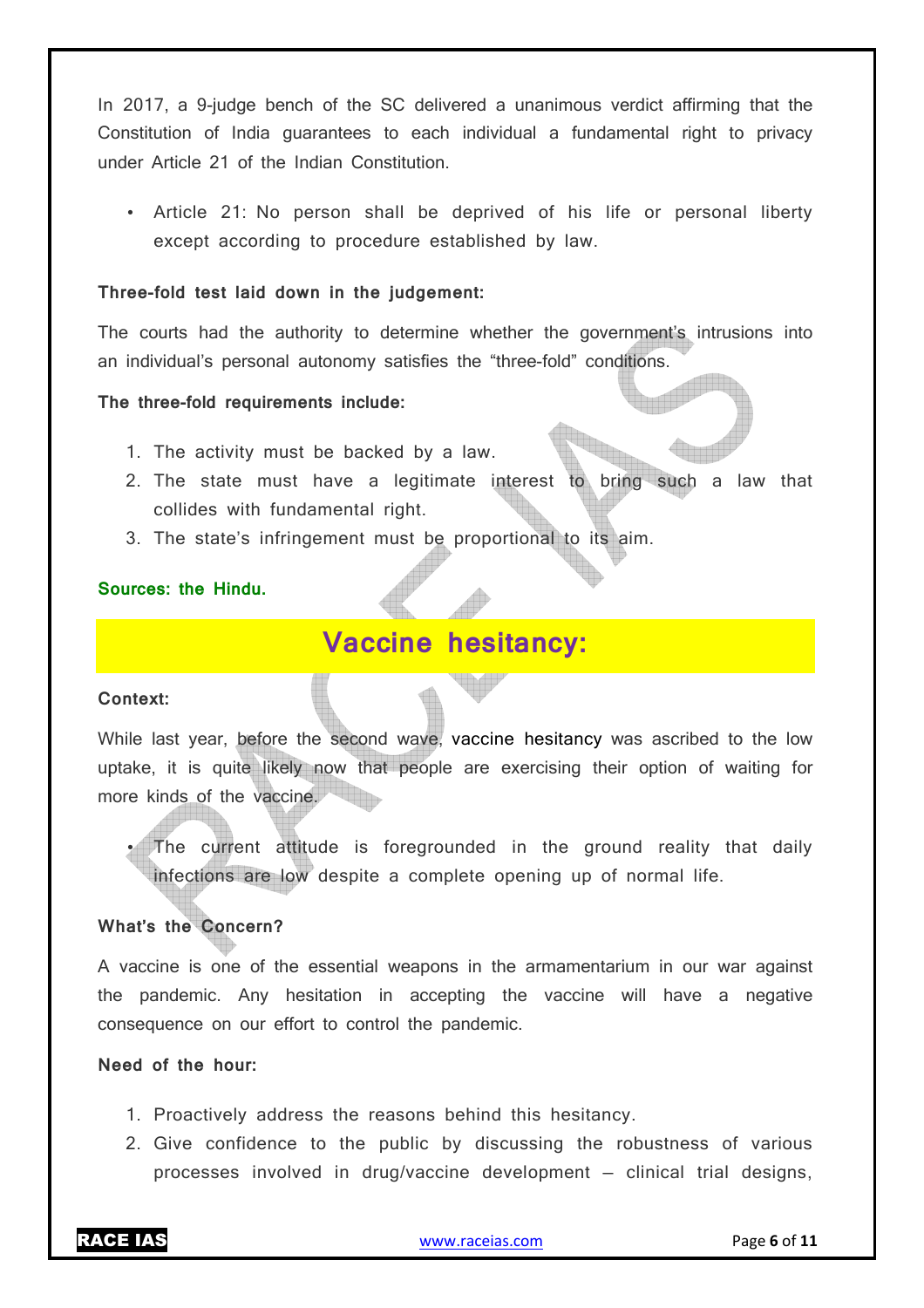conduct, monitoring, analysis, reporting and the regulatory reviews that happen before it is approved.

3. This will make the public aware about the rigorous processes followed for clinical trials, and the approval, as followed by regulators.

#### **Vaccine Hesitancy: A generation at risk:**

- Vaccine hesitancy is defined by WHO as a "delay in acceptance or refusal of vaccines despite availability of vaccination services".
- It was one of 10 threats to global health this year.

## **Sources: the Hindu.**

# **Monetary Policy Committee (MPC):**

#### **Context:**

The Central Board of Directors of Reserve Bank of India (RBI) has approved nomination of Rajiv Ranjan as ex-officio member of **Monetary Policy Committee (MPC)**.

### **About MPC:**

The Reserve Bank of India Act, 1934 was amended by Finance Act (India), 2016 to constitute MPC.

- It is tasked with framing monetary policy using tools like the repo rate, reverse repo rate, bank rate, cash reserve ratio (CRR).
- It has been instituted by the Central Government of India under Section 45ZB of the RBI Act that was amended in 1934.

# **Functions:**

The MPC is entrusted with the responsibility of deciding the different policy rates including MSF, Repo Rate, Reverse Repo Rate, and Liquidity Adjustment Facility.

## **Composition of MPC:**

- The committee will have six members. Of the six members, the government will nominate three. No government official will be nominated to the MPC.
- The other three members would be from the RBI with the governor being the ex-officio chairperson. Deputy governor of RBI in charge of the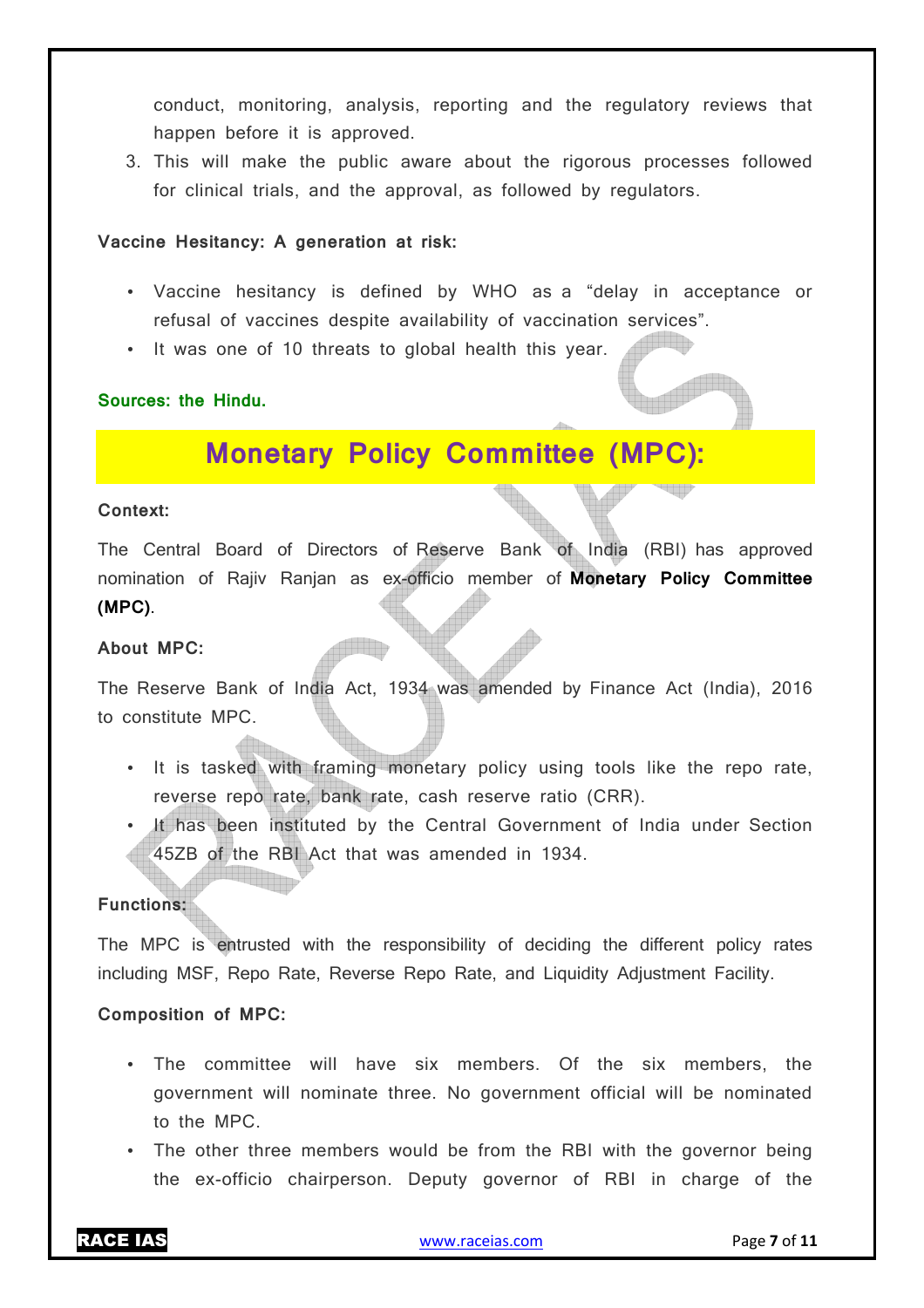monetary policy will be a member, as also an executive director of the central bank.

#### **Selection and term of members:**

Selection: The government nominees to the MPC will be selected by a Search-cum-Selection Committee under Cabinet Secretary with RBI Governor and Economic Affairs Secretary and three experts in the field of economics or banking or finance or monetary policy as its members.

Term: Members of the MPC will be appointed for a period of four years and shall not be eligible for reappointment.

#### **How decisions are made?**

Decisions will be taken by majority vote with each member having a vote.

RBI governor's role: The RBI Governor will chair the committee. The governor, however, will not enjoy a veto power to overrule the other panel members, but will have a casting vote in case of a tie.

#### **What is RBI Monetary Policy?**

The term 'Monetary Policy' is the Reserve Bank of India's policy pertaining to the deployment of monetary resources under its control for the purpose of achieving GDP growth and lowering the inflation rate.

The Reserve Bank of India Act 1934 empowers the RBI to make the monetary policy.

### **What the Monetary Policy intends to achieve?**

As per the suggestions made by Chakravarty Committee, aspects such as price stability, economic growth, equity, social justice, and encouraging the growth of new financial enterprises are some crucial roles connected to the monetary policy of India.

- While the Government of India tries to accelerate the GDP growth rate of India, the RBI keeps trying to bring down the rate of inflation within a sustainable limit.
- In order to achieve its main objectives, the Monetary Policy Committee determines the ideal policy interest rate that will help achieve the inflation target in front of the country.

#### **Monetary Policy Instruments and how they are managed?**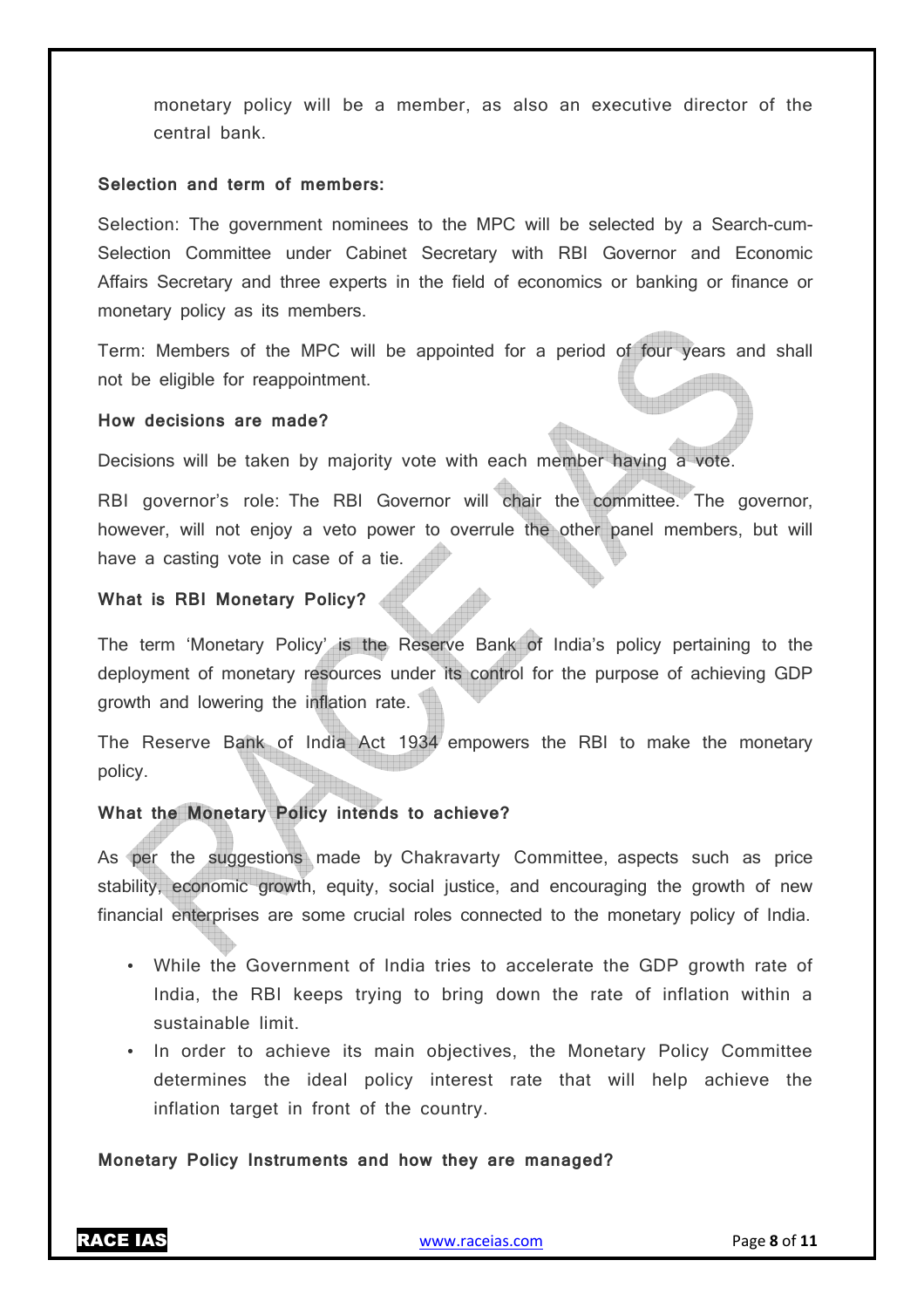Monetary policy instruments are of two types namely qualitative instruments and quantitative instruments.

The list of quantitative instruments include Open Market Operations, Bank Rate, Repo Rate, Reverse Repo Rate, Cash Reserve Ratio, Statutory Liquidity Ratio, Marginal standing facility and Liquidity Adjustment Facility (LAF).

Qualitative Instruments refer to direct action, change in the margin money and moral suasion.

## **Sources: the Hindu.**

# **National Intelligence Grid or NATGRID:**

# **Context:**

Union Minister for Home and Cooperation Amit Shah recently inaugurated the **National Intelligence Grid (NATGRID)** campus in Bengaluru.

#### **What is NATGRID?**

- Envisaged as a robust mechanism to track suspects, the NATGRID can help in preventing terrorist attacks with real-time data and access to classified information like immigration, banking, individual taxpayers, air and train travels.
- In 2010, the Cabinet Committee on Security (CCS) had given approval to the Rs 3,400-crore NATGRID project.
- C-DAC Pune has been roped in as Technology Partner and IIT, Bhilai as Plan Management Consultant for the development of NATGRID solution.

## **Who can access the data?**

It will be a medium for 11 Central agencies such as the Intelligence Bureau (IB) and the Research and Analysis Wing (R&AW) to access data on a secured platform. The data will be procured by NATGRID from 21 providing organisations such as the telecom, tax records, bank, immigration etc.

# **Criticisms:**

1. NATGRID is facing opposition on charges of possible violations of privacy and leakage of confidential personal information.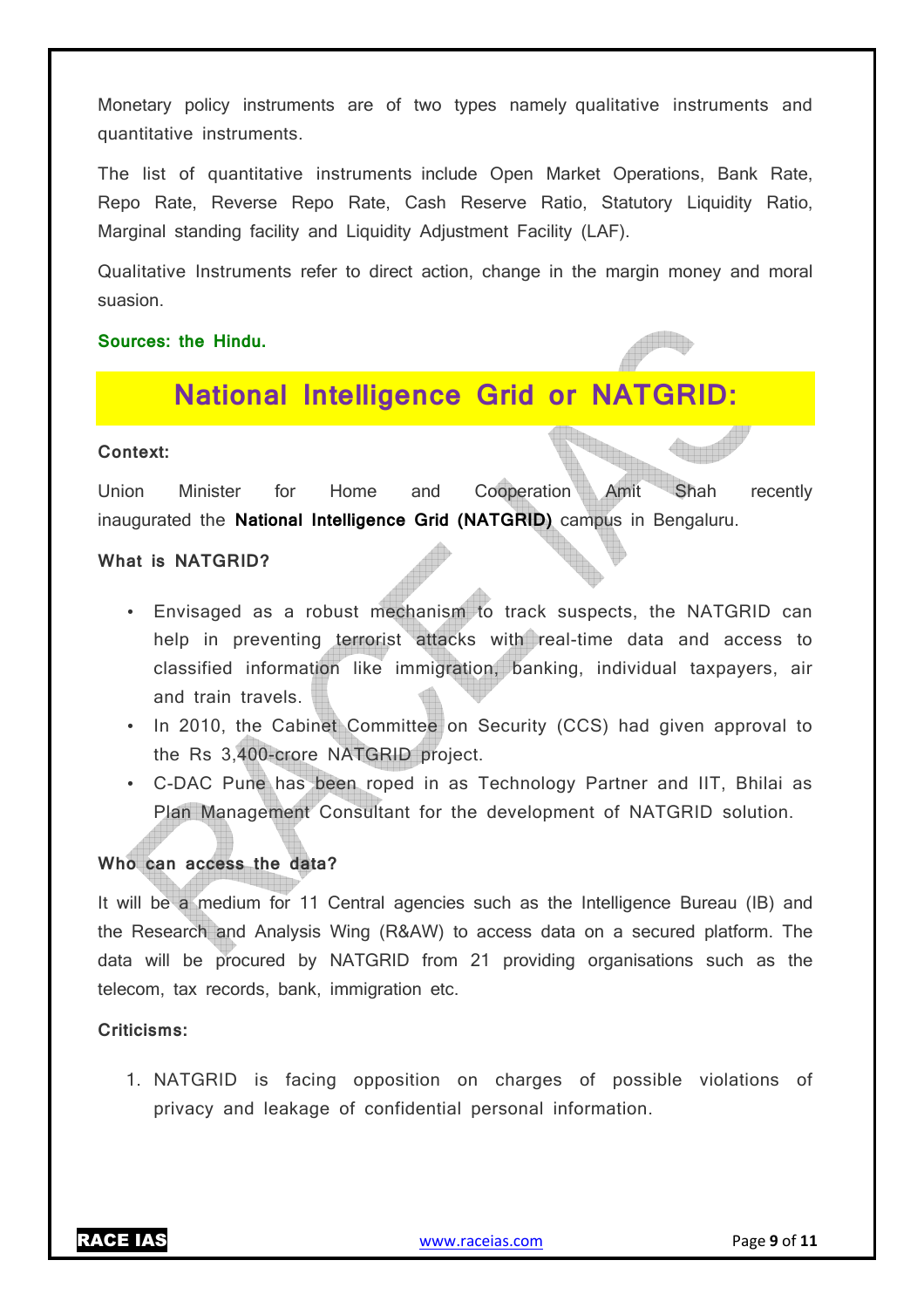- 2. Its efficacy in preventing terror has also been questioned given that no state agency or police force has access to its database thus reducing chances of immediate, effective action.
- 3. According to few experts, digital databases such as NATGRID can be misused. Over the last two decades, the very digital tools that terrorists use have also become great weapons to fight the ideologies of violence.
- 4. Intelligence agencies have also opposed amid fears that it would impinge on their territory and possibly result in leaks on the leads they were working on to other agencies.

## **But, Why do we need NATGRID?**

- 1. The danger from not having a sophisticated tool like the NATGRID is that it forces the police to rely on harsh and coercive means to extract information in a crude and degrading fashion.
- 2. After every terrorist incident, it goes about rounding up suspects—many of who are innocent. If, instead, a pattern search and recognition system were in place, these violations of human rights would be much fewer.
- 3. Natgrid would also help the Intelligence Bureau keep a tab on persons with suspicious backgrounds.
- 4. The police would have access to all his data and any movement by this person would also be tracked with the help of this data base.

#### **Sources: the Hindu.**

# **Operation Satark:**

Railway Protection Force has recently started "Operation Satark" with an objective of taking action against illicit liquor/FICN/illegal tobacco products/unaccounted gold and any other items being transported through railway networks for the purpose of tax evasion and smuggling.

# **Jivhala:**

- It is a loan scheme for inmates serving sentences in jails launched by the Maharashtra Department of Prisons.
- The credit scheme is being offered by the Maharashtra State Cooperative Bank.